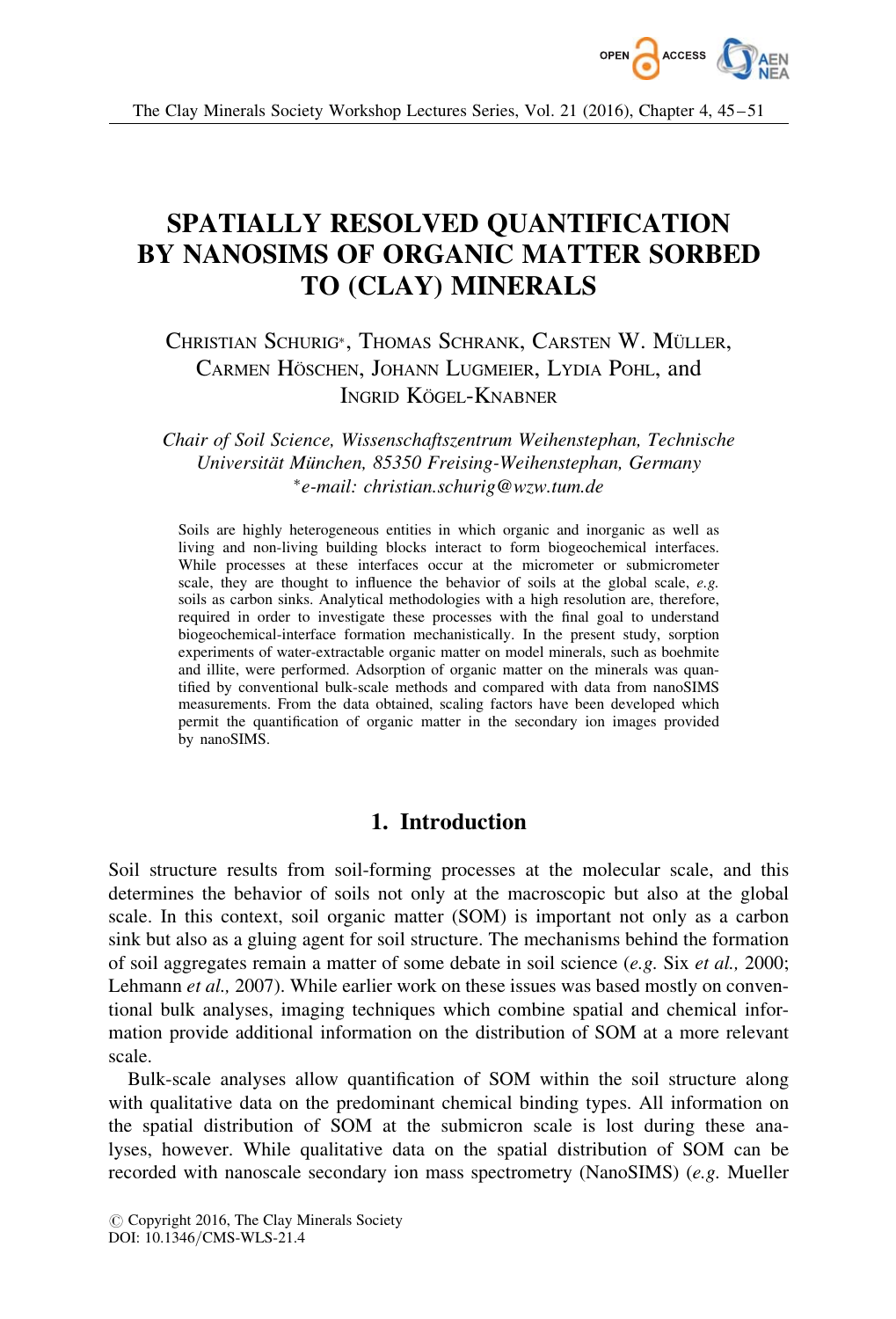et al., 2012; Vogel et al., 2014), quantification of SOM at the microscale remains challenging due to matrix and charging effects. The present study aimed to develop scaling factors from bulk-scale methods to NanoSIMS data, in order to approach the challenge of SOM quantification at the submicron scale.

### 2. Materials and methods

#### 2.1. Sample material

In order to produce relatively simple test systems, model minerals were supplied with a defined amount of organic matter in sorption experiments. Organic material was harvested from the 7 cm-thick superficial organic layer of a podzol near Jena, Germany (50.911937°N, 11.631375°E). After drying at  $20^{\circ}$ C in dark conditions, the organic material was passed through a 2 mm sieve. Water-soluble organic matter was extracted from this material according to the protocol of Kaiser et al. (1996). Briefly, the organic material was mixed with deionized water (final concentration =  $300 \text{ g}_{dw} L^{-1}$ ) by stirring for 15 min. For the following 24 h the suspension was incubated in the dark in order to extract the water-soluble organic material. After the incubation, the suspension was passed through a  $0.45 \mu m$  PVDF (polyvinylidene fluoride) filter to separate the water-soluble organic material. This stock solution was stored for no more than 3 days at  $5^{\circ}$ C in the dark prior to use.

Illite and boehmite were chosen as model minerals. Illite was obtained from Inter-ILI Engineering Co. Ltd. (Kosd, Hungary) and boehmite (Apyral<sup>®</sup> AOH 20) from Nabaltec AG (Schwandorf, Germany). The  $N<sub>2</sub>$ -BET surface areas of the minerals were measured using an Autosorb-1 analyser (Quantachrome, Syosset, NY, USA) and amounted to 43.8 m<sup>2</sup> g<sup>-1</sup> for illite and 2.8 m<sup>2</sup> g<sup>-1</sup> for boehmite, respectively.

The minerals were loaded with six different concentrations of organic material in triplicate sorption experiments. For these experiments the stock solution was diluted by means of deionized water as follows: 1:1, 1:2, 1:5, 1:10, 1:50, 1:100. The pH was adjusted to 6.5 for all dilutions. Minerals were suspended in the dilutions with a final concentration of 50  $g_{\text{mineral}} L^{-1}$ . Experiments were performed in the dark at 20°C in an overhead shaker at 32 rpm for 5 days. After the experiments, the minerals and the water-soluble organic-matter solution were separated by means of centrifugation at  $537 \times g$ . The solid phase was freeze dried immediately thereafter, while the liquid phase was prepared immediately for further analysis.

#### 2.2. Bulk analyses

To measure carbon and nitrogen concentrations in the solid phase,  $\sim$ 30 mg<sub>dw</sub> of sample was weighed into tin containers which were combusted in a  $C/N$  analyser (Euro EA – CHNSO elemental analyser, Hekatech, Wegberg, Germany). Measurements of the carbon concentration of the liquid phase required dilution of the samples below  $25 \mu g_C L^{-1}$  and acidification by means of 2 drops of 2 mol  $L^{-1}$  HCl. Analysis was performed by means of a TOC 5050 A analyser (Shimadzu, Kyoto, Japan).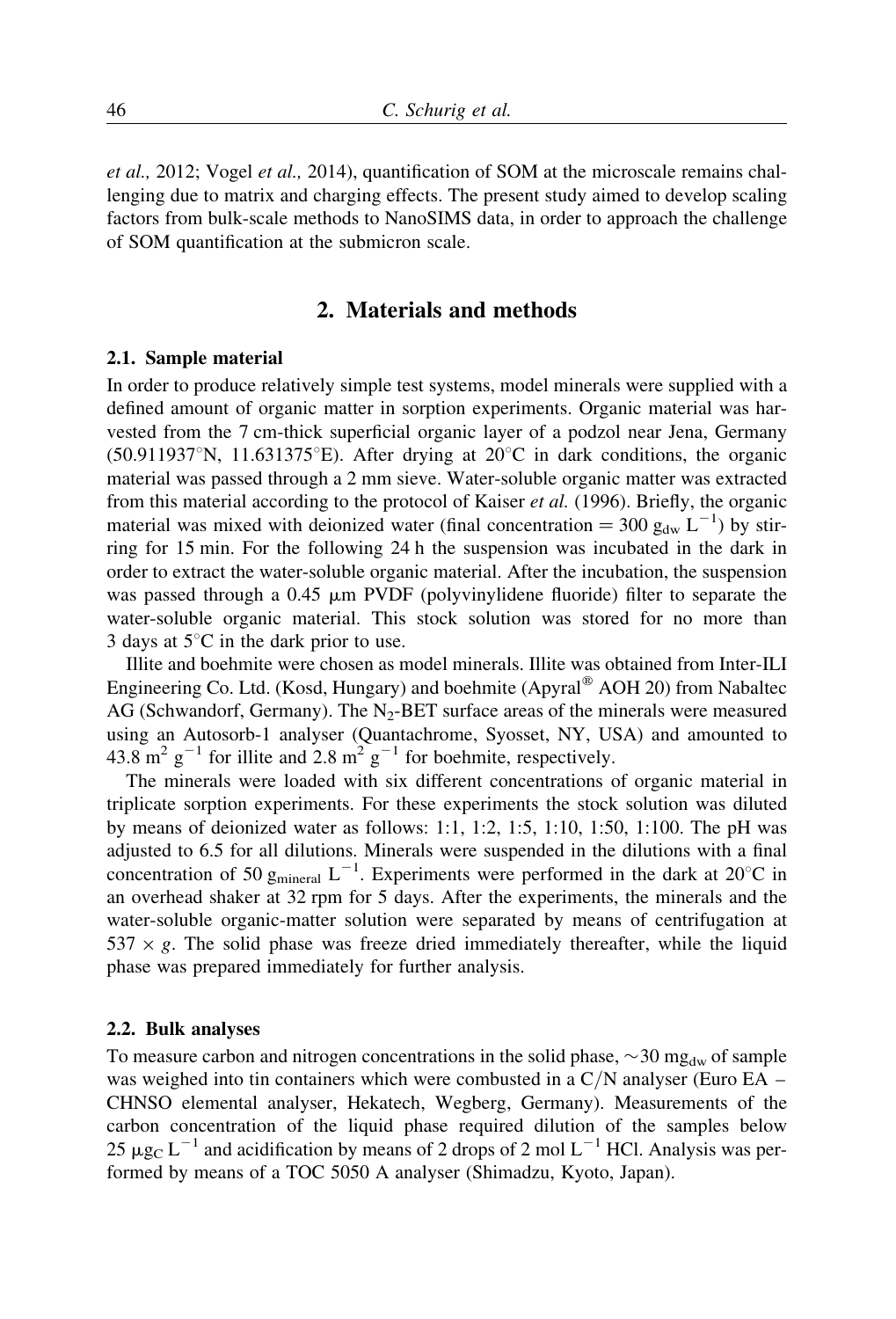#### 2.3. SEM and NanoSIMS analyses

Solid samples for NanoSIMS analyses were prepared in accordance with the method of Vogel et al. (2014). Briefly, freeze-dried solid samples were re-suspended in deionized water (final concentration =  $0.1 g_{dw} L^{-1}$ ) and distributed onto a silicon wafer in the form of a 2  $\mu$ L drop and left to dry in a desiccator. Prior to analysis, the samples were coated with a  $\sim$ 5 nm gold layer by means of a sputter coater (SCD 005, Baltec, Balzers, Liechtenstein).

Subsequently, five individual particles, serving as regions of interest (ROIs) for Nano-SIMS analyses, were selected randomly using a scanning electron microscope (SEM; JSM 5900 LV, Jeol, Eching, Germany). The coordinates of the ROIs were converted to the coordinate system of the NanoSIMS using the simscoord software (www.soilscience.com/nanosims; programmed by Johann Lugmeier).

The cesium source of the NanoSIMS with an ion-beam current of 18.545 nA was used for analysis and the mass resolving power was adjusted in order to resolve reliably the isobaric interferences observed. The fields of view ranged from 20  $\mu$ m  $\times$  20  $\mu$ m to 30  $\mu$ m  $\times$  30  $\mu$ m and contained 256  $\times$  256 pixels with a dwell time of 30 ms pixel<sup>-1</sup>. The aperture of the instrument was adjusted in order to prevent saturation of the mass spectrometers: D1\_3, ES\_3, AS\_0, EnS\_0. The sample surface was pre-sputtered with a high-current  $Cs^+$ -beam for 5 min prior to the measurements, in order to remove the conductive gold layer, to reach stable count rates, and to increase the yield of secondary ions for analysis. The selected masses were chosen to detect organic matter (<sup>12</sup>C<sup>-</sup>, <sup>12</sup>C<sup>14</sup>N<sup>-</sup>, <sup>32</sup>S<sup>-</sup>) along with the model minerals (<sup>16</sup>O<sup>-</sup>, <sup>28</sup>Si<sup>-</sup>, <sup>27</sup>Al<sup>16</sup>O<sup>-</sup>). The NanoSIMS data were analysed by means of the *Image J* plugin *open*mims (Poczatek et al., 2009).

#### 2.4. Data analysis: scaling factors

The experiment presented was designed to generate minerals carrying various amounts of organic matter. Bulk-scale analysis of this material yielded the exact carbon concentration in the minerals at the various concentration steps. These data allowed the construction of Freundlich-type adsorption models.

NanoSIMS analysis of the surfaces of mineral particles in the six concentration steps provided spatially resolved count rates for the various ion species detected. Because the count rates for organic matter show large variations, and thereby prevent statistically sound relationships, the surface coverage of the minerals with organic matter was analyzed in a similar way to that of Vogel et al. (2014). The threshold tool (default mode) of the openmims software (based on the isodata algorithm of Ridler and Calvard, 1978) determined a threshold above which the minerals were stated to be covered with organic matter. The fraction of organic mattercovered pixels thus defined the organic-matter surface coverage (OMSC) of an ROI in the NanoSIMS data.

The scaling factors developed in the present study thus represent the relationships (fits) found between the measured carbon concentrations (bulk methods) and the OMSCs derived from the NanoSIMS data. Correction for edge effects was necessary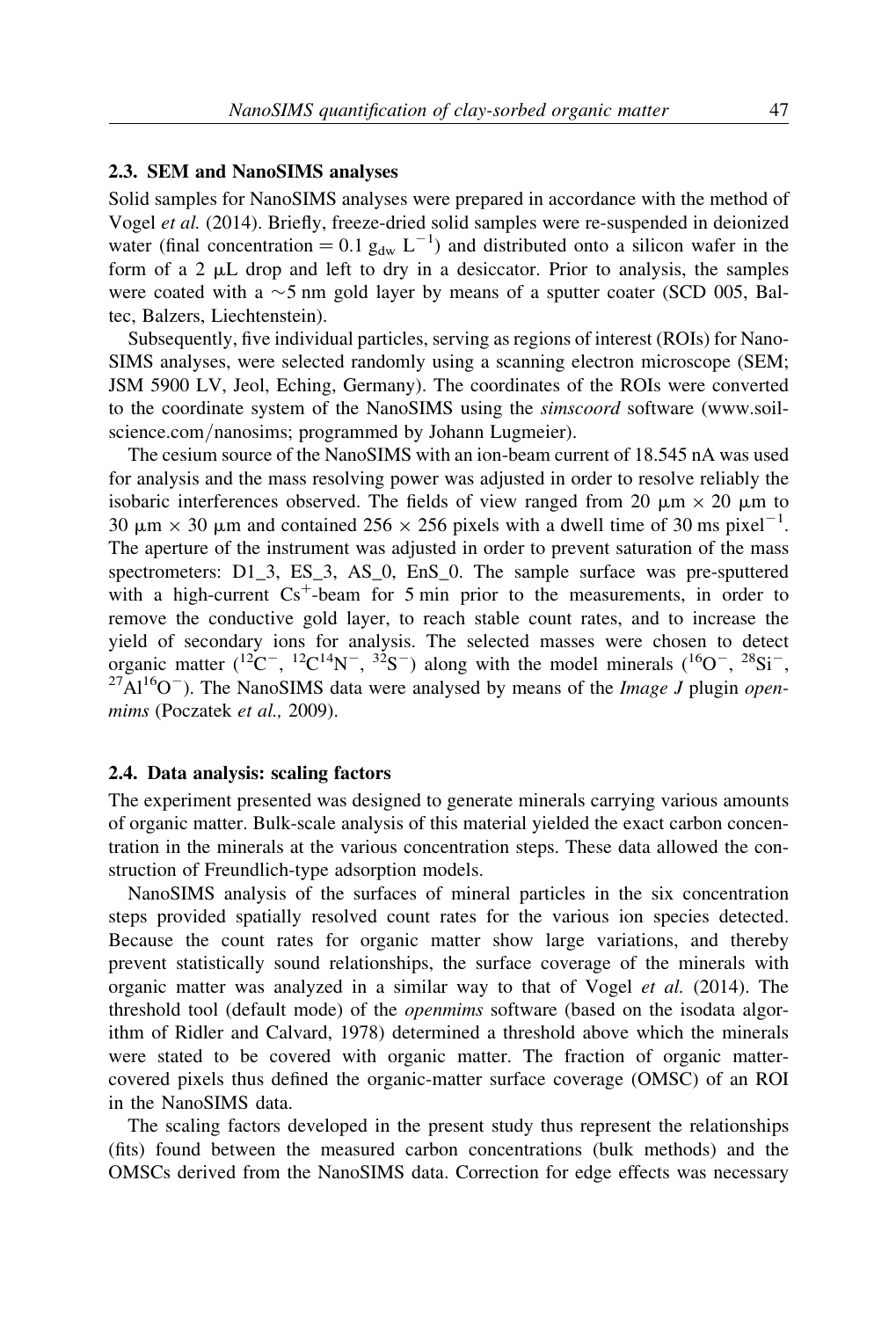because during NanoSIMS analysis edges led to larger count rates for ion species representative of organic matter  $(1^2C^-, 1^2C^{14}N^-, 3^2S^-)$ . Smaller particles, thus, have greater edge-to-surface area ratios when projected onto a 2D-view compared to larger particles. Normalizing the OMSC data for the particle size of each analyzed ROI accounted for this effect and the data derived were reported as cOMSC (corrected OMSC) values.

## 3. Results and discussion

The carbon and nitrogen concentrations measured at the bulk scale were comparable for the liquid and solid phases. The data measured were described by Freundlich adsorption models with comparable concentrations adsorbed onto illite and boehmite (Figure 1). Besides, illite had a surface area which was 15 times greater; thus, boehmite adsorbed more organic matter per unit surface area.

The spatially explicit analysis of the surface coverage of organic matter in the Nano-SIMS data of illite and boehmite provided greater OMSC in higher-concentration steps. As shown in Figure 2, however, greater count rates were recorded at the edges of the minerals, while the centers of the particles showed lesser counts. The reason for this effect could either be charging, which was accounted for by means of the electronflood gun of the NanoSIMS instrument, or that the organic layer on the mineral particles was analyzed vertically at the edges of the minerals rather than horizontally as at the centers of the particles.

The visible intensity gradient for the silicon wafer across the NanoSIMS image in Figure 2 might also be a result of charging. As the background was excluded from the OMSC analysis, however, it is probably irrelevant to the derived results.



**Figure 1.** Freundlich adsorption isotherms for adsorption of organic matter onto illite (blue line,  $\blacklozenge$ ) and boehmite (red line,  $\blacksquare$ ).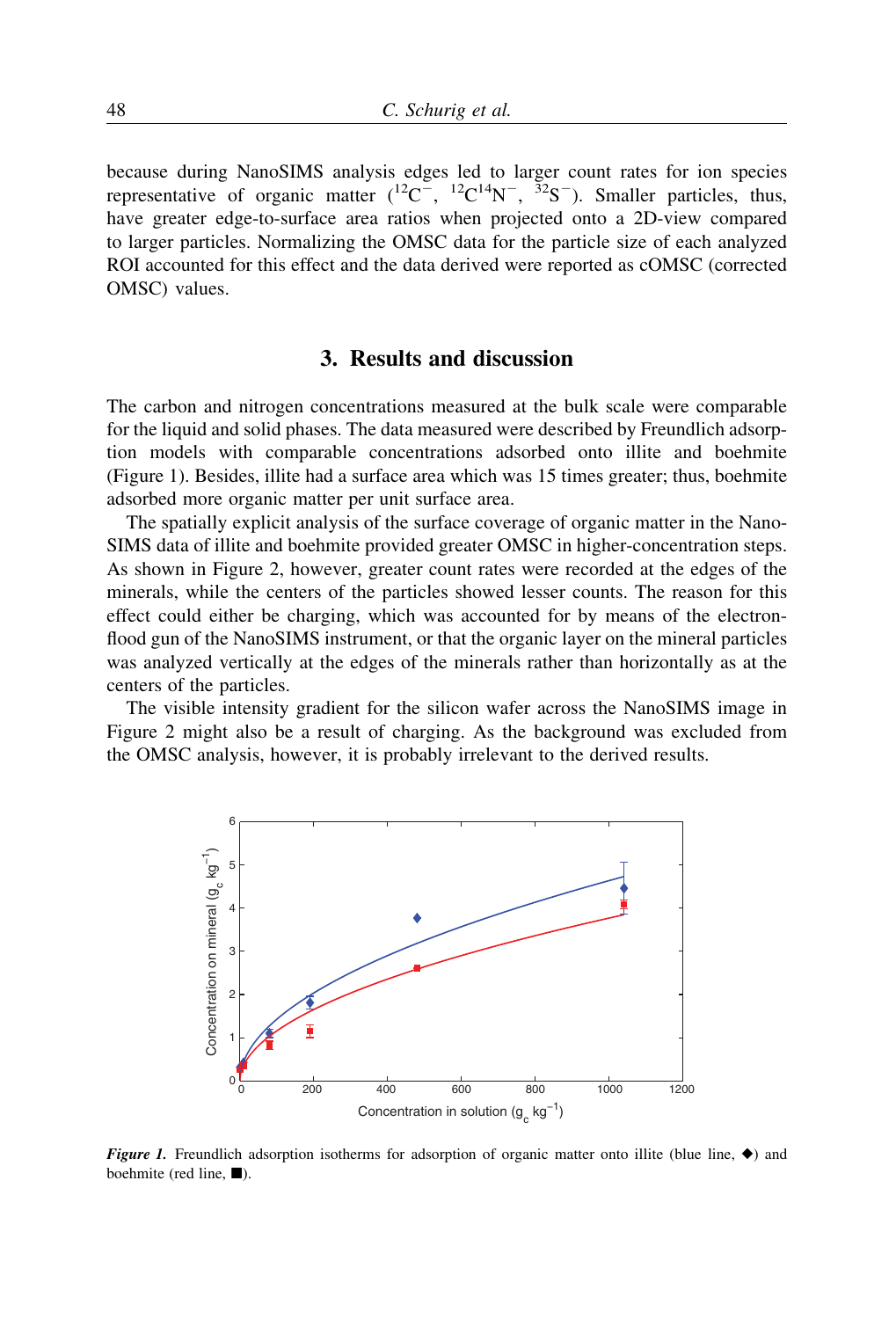As indicated by representative NanoSIMS images (Figure 3), more counts were achieved with  ${}^{12}C^-$  in the experiments with illite, while  ${}^{12}C^{14}N^-$  was a superior indicator of SOM in the experiments with boehmite. Derived from all NanoSIMS images of the largest organic-matter concentration experiment, mean counts for illite were 32.4  $^{12}C^{-}$  counts pixel<sup>-1</sup>, but only  $0.35$   $^{12}$ C<sup>14</sup>N<sup>-</sup> counts  $pixel^{-1}$ . For boehmite, the discrepancy was reversed, but less pronounced, with  $30.13$   $12^{\circ}$ C<sup>-</sup> counts  $pixel^{-1}$  vs. 86.30  $^{12}$ C<sup>14</sup>N<sup>-</sup> counts pixel<sup>-1</sup>. This matrix effect was



Figure 2. Overlay SEM image and a NanoSIMS  $^{12}C$  ion micrograph of the same illite particle, indicating greater count rates at the edges of the mineral particles.

accounted for in subsequent data analysis, using  $^{12}C^{-}$  as the indicator of organic matter on illite particles and  ${}^{12}C^{14}N^-$  as the indicator of organic matter on boehmite particles.

Comparative analysis of the data from NanoSIMS measurements with those from bulk-scale methods yielded linear relationships between the carbon content measured by C/N analyses and the <sup>12</sup>C<sup>-</sup> (illite)- or <sup>12</sup>C<sup>14</sup>N<sup>-</sup> (boehmite)-derived OMSCs calculated from the NanoSIMS data. The quality of these linear fits was further improved when the NanoSIMS data were normalized for edge effects on the particles (cOMSC) (Table 1). Quantification of organic matter in these relatively simple systems may, therefore, be possible.

For more accurate measurements, other processes need to be investigated by more of the type of data analysis presented here. For example, topographical effects are currently ignored but can have serious impacts on the accuracy of the NanoSIMS measurements (e.g. Kita et al., 2009) even when analysing ion ratios. This issue can only be resolved by a combination of NanoSIMS with surface-sensitive techniques working at the same resolution, e.g. atomic force microscopy (Rennert et al., 2012).

## 4. Conclusions

NanoSIMS provides unrivalled insights into the microstructure of soils, sediments, and organo-mineral associations. The technique typically fails to provide quantitative data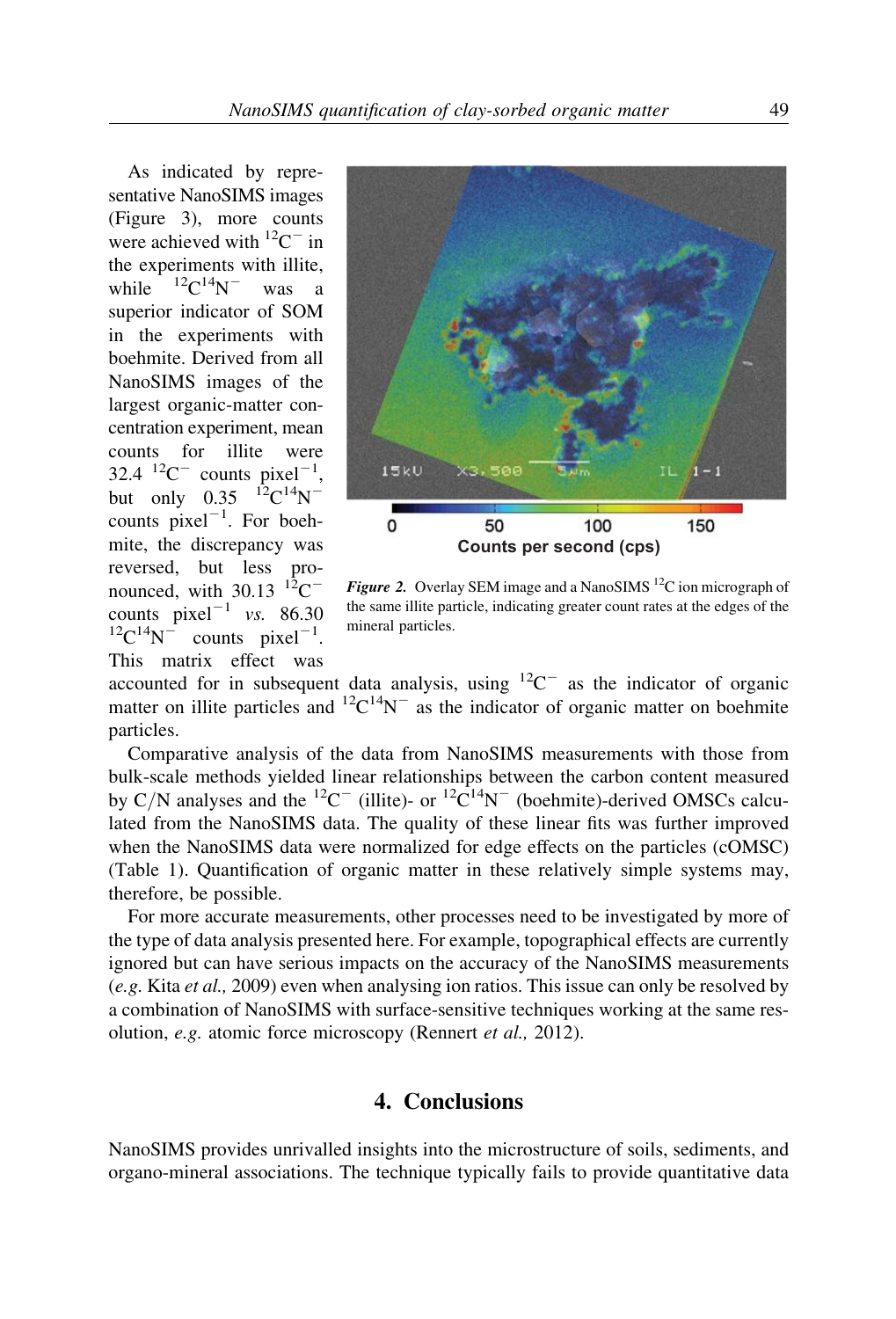

**Figure 3.** Representative NanoSIMS images for organic material on mineral particles of illite (a: <sup>12</sup>C<sup>-1</sup> ions, b: <sup>12</sup>C<sup>14</sup>N<sup>-1</sup> ions) and boehmite (c: <sup>12</sup>C<sup>-1</sup> ions, d: <sup>12</sup>C<sup>14</sup>N<sup>-1</sup> ions).

on the concentration of certain ion species at the submicron scale. The scaling factors developed in this study now allow the matrix effects of various minerals to be taken into account when determining organic matter content. An improved understanding of the quantity of SOM adsorbed to various surfaces in soil will be possible by finding similar relationships with other soil constituents. Contrary to the bulk-scale methods, the spatial information and resolution is preserved by means of this new approach.